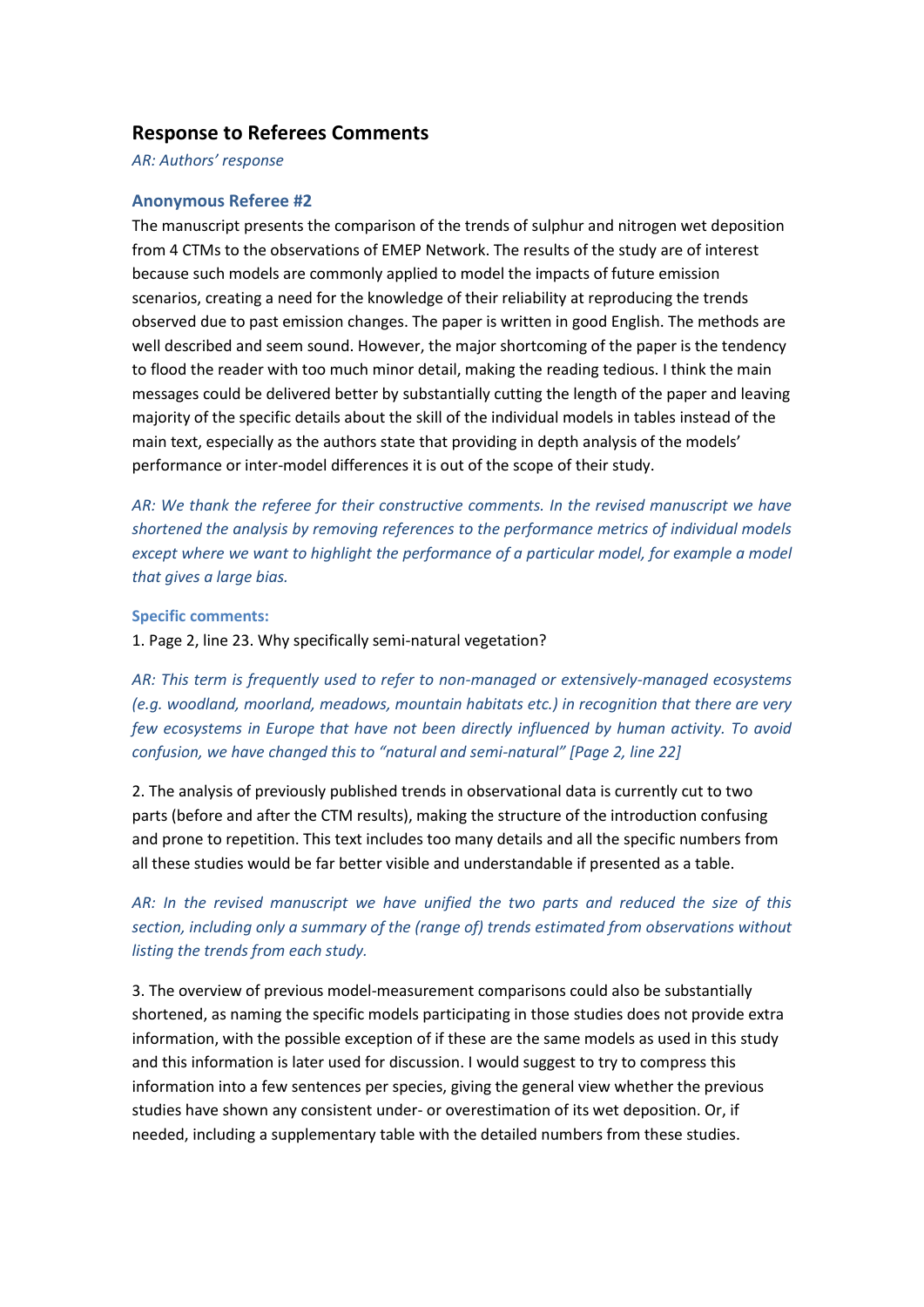*AR: The results of the previous model-measurement comparisons have been summarised to remove the detail and highlight the variability of model performance for wet deposition estimates as well as give an indication of tendencies of models to under- or overestimate wet deposition (median values of normalised bias for each species)*

4. Please provide the reason why the 21-year period was divided to two 11-year subperiods.

*AR: This was done to be able to calculate trends for two ten-year trends (1990-2000 and 2000- 2010). This has been clarified in the revised manuscript. In addition, the emission trends over the 1990s are larger than over the 2000s and so deposition trends may be non-linear for over the full simulation period.*

5. Were the NOx and NH3 emissions from wildfires included? How about SO2 from volcanoes?

*AR: Emissions from wildfires were not included in any model and volcanic emissions of SO<sup>2</sup> were only included in the simulations by EMEP and MATCH. The following sentence has been added to clarify this "Emission from wildfires were not included and SO2 emissions from volcanoes were only included in the EMEP (Etna and Stromboli) and MATCH models." [Page 5, lines 29-31]*

6. Could the CMAQ results be corrected for sea-salt sulphate (for instance using Na concentration in similar manner to how observations are corrected)?

*AR: In CMAQ, marine sulfate is emitted directly in the coarse fraction, so considering only PM2.5 sulfate will give the total anthropogenic sulfate. The evaluation of atmospheric concentrations has been modified so that total sulfate concentrations for CMAQ are calculated using the PM2.5 sulphate concentrations, not the PM<sup>10</sup> concentrations as done for the other models. Unfortunately it is not possible to separate out the contribution of sea-salt sulfate to WSOx in a similar way because the modelled contributions from PM2.5 and PM<sup>10</sup> are not provided separately. However, the non-corrected observations are available and so now the WSOx estimated by CMAQ are evaluated using the non-corrected data. The methods and results have been updated accordingly.* 

7. The description of emission changes could be shortened, for instance combining what happened to shipping emissions of both NOx and SOx into a single sentence and reducing the listings of specific countries and values.

*AR: This section has been shortened by removing specific details of the emission trends and combining the description of shipping emission trends for NOx and SOx, as suggested by the referee*

8. Spatial distributions are compared for 3 years (1990, 2000 and 2010) - are the differences in the patterns between these specific years representative of the overall trends?

*AR: These years were not chosen to be representative although they do show fairly representative changes for situations with large trends (e.g. estimates of WSOx). These three years were chosen simply because they were the years that were simulated by all models*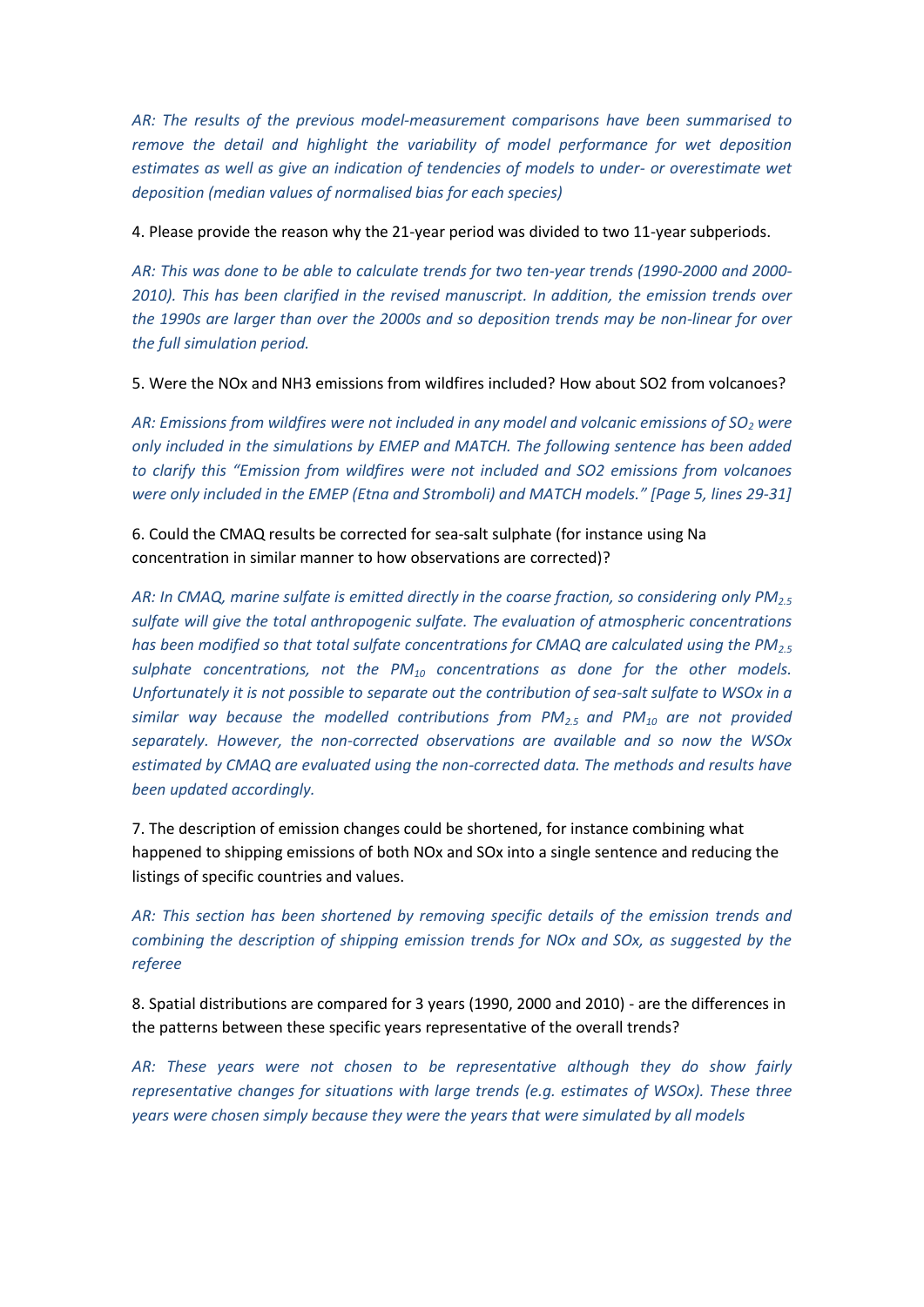9. The paper could be shortened by skipping naming the models which simulated the largest and smallest results in majority of occasions apart from those few where the reason for the outlying model result is given.

*AR: As mentioned above, in the revised manuscript we have shortened the analysis by removing references to the performance metrics of individual models except where we want to highlight the performance of a particular model, for example a model that gives a large bias.*

10. Page 11, lines 28-31: If the emission data was given at 5-year interval and interpolated between the given years, the models cannot be expected to perfectly reproduce year-to-year variability which might result from instant changes in some emission sources due to closing of some facilities or implementation of emission control measures.

*AR: This is true and it is one of the limitations of this emission dataset. However, with regards to the modelled deposition estimates, the inter-annual variability due to the meteorology is expected to be larger than that due to the emissions although, this may not be the case at certain locations due to the issues mentioned by the referee*

11. Page 19, lines 27 – page 20, line 1 - "the net effect of these uncertainties is not expected to be a large systematic under- or overestimation of wet deposition." Due to the highly soluble nature of the compounds discussed here relatively little precipitation is needed for almost complete removal of them from the below-cloud column, leading to strong non-linearity of the wet deposition process. Thus, errors in modelled rain frequency might be more relevant for modelling the wet deposition than the annual precipitation amount and too frequent light rains instead of a few strong ones can for instance easily lead to positive bias in wet deposition.

*AR: This is a good point and one that we have identified during our analysis as a subject of future evaluation studies. Doing this properly would require an analysis of the hourly measured and modelled precipitation and wet deposition (where available) for each model. This analysis*  is out of the scope of the current evaluation, which focuses on accumulated annual wet *deposition and its trends over a twenty year period. We have highlighted this subject in the revised manuscript as a focus for future studies with the following sentences "In addition to the uncertainties in annual accumulated precipitation, the departure of the hourly, daily and monthly modelled precipitation from the observed values could lead to large errors in the modelled wet deposition for some models in some locations. The assessment of this effect would require an analysis of the hourly observed and modelled precipitation, atmospheric concentrations and wet deposition and should be considered for future analyses" [Page 17, lines 4-8]*

### **Technical corrections:**

1. Table 1. The optimal value of the geometric variance should be 1.

### *AR: This has been corrected in the revised manuscript*

2. Figure 4 – Please correct the caption - the three time periods 1990–2000, 2000–2010 and 1990–2010 (left, middle and right columns) seem to be actually 1990–2000, 1990–2010, and 2000–2010